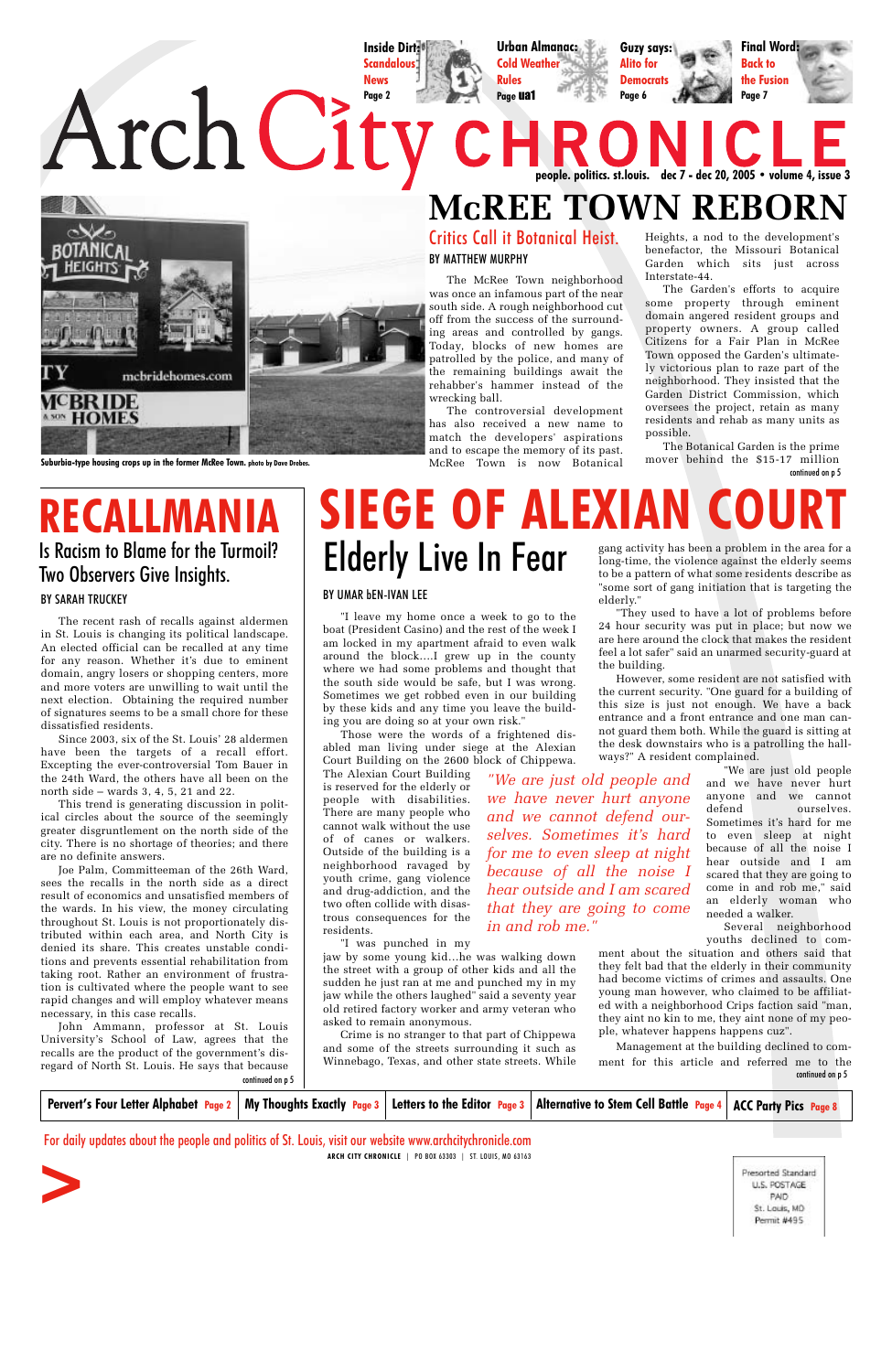2 **ARCH CITY CHRONICLE - PEOPLE. POLITICS. ST.LOUIS**

**24th WARD WEIRDNESS:** At the hearing to determine how far **Tom Bauer** could go into trying to pretend to be the Democratic candidate, he was represented by **Charlie Oldham**. That struck some as ironic. Oldham was an ally long ago of **Congressman Clay** and heavily involved in the civil rights movement in St. Louis. Bauer has made racial policking his speciality. One more strange St. Louis sight.

**24th WARD PREDICTION:** The Waterhouse campaign is said to be working from a list of 2,200 people who signed **Bauer's** recall petitions. If so, the math looks promising for them. Bauer is expected to receive the same 600 votes he won last time. So the only question is how many votes **Sharon Barnes**, the Republican, will siphon off. Though she is reportedly running a good campaign, we don't see her winning enough voter to lead to a Bauer victory.

**UP IN THE 60TH HOUSE DISTRICT:** It's the race to succeed **Amber Boykins** who's running for the 4th Senate District. **Yamilah Nasheed** was the only candidate with a committee established with the Missouri Ethic Commission the time we went to print. But the field of rumored candidates is growing by the hour. First, there is Boykin's husband, **Shaun Simms** a popular fire-fighter. Now we're hearing that **4th Ward Alderman O.L. Shelton** is seeking to place an ally in the race as he tries to maneuver his comeback to full prominence. And lo and behold if we don't hear the name of **Sharon Tyus** being mentioned as yet another person interested in running. Tyus was 20th ward alderman before **Slay's** redistricting plan disowned her of her ward. Tyus is said to be upset with Nasheed over her support of **Troupe** in the 1st ward.

**GAMBARO'S GAMBIT:** In the Senate 4th district race **Derio Gambaro** is set to kick-off his campaign on December 14 at Cafe Balaban. He was kind enough to sit down with the *ACC* a week or two ago, buying us a bagel and coffee. His policy positions need to be worked out still, he didn't seem to have any details on the current hotbutton issues––eminent domain and stem cell––but he seems excited about the prospect of returning to public service. Still one high-powered politico snickered to the *ACC* that the invites had Republican operatives listed as the contacts to whom to RSVP, presumably referring to **Rachel Keller** and **Karen Cummings**.

**MEANWHILE:** We think you'll be seeing **Teresa Kendrick** drop out of the House 83nd race with **Jake Zimmerman**. Zimmerman, in addition to a ginormous war-chest, has the backing of most of the political establishment after his bowing out of the 5th County Council Seat to let **Barbara Fraser** take on **Kurt Odenwald**. The *ACC* heard from one state senator who was miffed at the deal, feeling like it cut the legs out from under Kendrick, who was recruited for that race. But another deep Democrat insisted the deal was a good day for women, that the establishment actually cared enough about Fraser to help muscle young Zimmerman out of her way.

**105TH:** Trying to build on magic of the **Jane Bogetto** race, Democratic strategists have shifted her campaign manager, **Greg Shufeldt** over to the 105th to manage the race of **Mike Frame**. Frame gets high marks across the board from Democratic activists. A union stalwart he's plugged into his community and the district leans Democratic (52% DPI). One observer thought his personal baggage (a divorce) was an area of concern, but otherwise he is running strong.

#### **ONE MORE SHOVEL**

*> Return of the Holdenites*: **Brandon Davis** is the new political director for the Missouri Democratic Party; and *Chuck Miller* helped run the **Bill Waterhouse** campaign for the 24th ward alderman. And then there is the **Holdster** himself, spotted strolling down South Grand with Iowa gubernatorial candidate **Mike Blouin**. Blouin is the pop of Missouri Budget Project topper **Amy Blouin**."

> *Oh the Irony:* At press time The Missouri Ethic Commission's delinquent election filing page seems to be delinquent itself. Come on guys, let's get on the ball!

> *Correction:* Thanks to **Hank Thompson** who gave the *ACC* a call to correct our previous dig at him. He was not, not, involved in the doomed Home Rule campaign other than some work during the signature collection stage. He doesn't not wish to be associated with that effort.

> *Tell Us Lewis:* Spotted at Squires, **Lewis Reed** having coffee with Republican **Sherman Parker**. Is he in? Tell us Lewis.

*> Heading North*: **Josh Kenny** who staffed alderman **Joe Roddy's** successful re-election last spring is heading to law school at the University of Minnesota.

*> Deputy for Hire:* **Ross Macholan** who worked on the City Democrat staff in 2004 and then on the **Mayor Slay's** campaign in 2005 will be signing up as deputy campaign manager for **Jeff Smith**. Macholan is currently employed by **Greg Daly's** office, License Collector.

> *Charter Cha-Cha:* A charter amendment recently passed the Board of Alderman that would put a limit on the amount of time that citizens have to collect signatures for recall. Will it pass when it is put before the voters? No, says **Tipman**. Snarky comments from the liberal media will point out that **Alderwoman Jennifer Florida** produced zero (0) charter amendments after promising them during her Home Rule opposition. Now here comes a charter change––to protect aldermen from recalls! >

## **Perverts' Four Letter Alphabet** BY ANNA FIMMEL



**AND OVER IN THE 93RD: Gen Frank** is getting mixed reviews. The Democratic party has brought in an out of town campaign manager, **Paul Scoville**, but some familiar with that district are less optimistic that Democrats can repeat their success from the 94th. The more pes-



simistic cite a lack of connections that Frank has made.

#### **CONTINUING THE STATE AUDITOR ELECTION HISTORY LESSON:**

Both **Coleman** and **Loudon** should listen up. Since 1944, nine St. Louisans, city and county, have run in State Auditor primaries, two made it to the general election, and only new St. Louisan incumbent **Claire McCaskill** won.

**Jay Kanzler** (2002-R-attorney), **Zev Fredman** (1998- R-CPA), **Steve Conway** (1998-D-CPA, Alderman, son of former mayor), **Timothy Marshall** (2002-D-attorney), **Vincent Volpe** (1986-D-CPA, aide to **Mayor Schoemehl**) **James Butler** (1982-D-former Director, Mo Dept Consumer Affairs, now Dept EcoDevo), **James Sullivan** (1978-D-attorney, former Director, Mo Dept Consumer Affairs) all ran but didn't make it out of primaries. **Al Metzger** (1944-R-businessman) ran and lost to incumbent **Forrest Smith** (D-Ray County-Missouri Tax Commission, County Clerk, later Governor).

Since 1900, only four sitting state legislators have run for State Auditor and made it to the general election. Not many more even showed up for primaries. **State Sen. Steve Danner** (1994-D-Livingston County-attorney, son of congresswoman), **State Rep. Travis Morrison** (1986-D-Howell County-CPA), **State Rep. William Zimmerman** (1966-R-Warren County-radio stations/theaters owner), all lost in general elections. Only State **Rep. Will Holmes** (1948, 1950-D-Maries County), the legislative father of Missouri's Dept of Revenue, managed to run for State Auditor from a legislative seat and win.

Also, **Ray Hartmann** had a senior moment during last Thursday's Donnybrook. Panelists presented **Kit Bond** and **John Ashcroft** as examples of State Auditors elected without financial experience.

**Kit Bond** (R-Audrain County) was the Consumer Protection Division Chief Counsel under the very popular **AG Jack Danforth** (R-St. Louis County). In 1970, the 31-year-old, dashing, white-collar crime buster Bond ran against 61-year-old incumbent **Auditor Haskell Holman** (D-Randolph County), who had been in office since 1953 and got their initially by appointment because Will Holmes died in office. It's a stretch to compare Bond's experience with that of sitting legislators **Maida Coleman** or **John Loudon**.

In 1972, Bond was elected Governor. Early 1973, he appointed 29-year-old **John Ashcroft** (R-Greene County) to fill his term as Auditor. Ashcroft had been practicing law in Springfield. In 1974, he stood for election and was beat by **Jackson County Executive George Lehr** (D) by over 100,000 votes. Lehr had been the father of Jackson County's new home rule charter, previously been elected County Revenue Collector, appointed County Auditor, was a CPA with Arthur Young. So, no, Ashcroft was not elected without financial experience. Quite the opposite, voters chose someone with tons of experience over him.

Hartmann should have known better. He worked for Bond during his first term as Guv. >

# THE INSIDE DIRT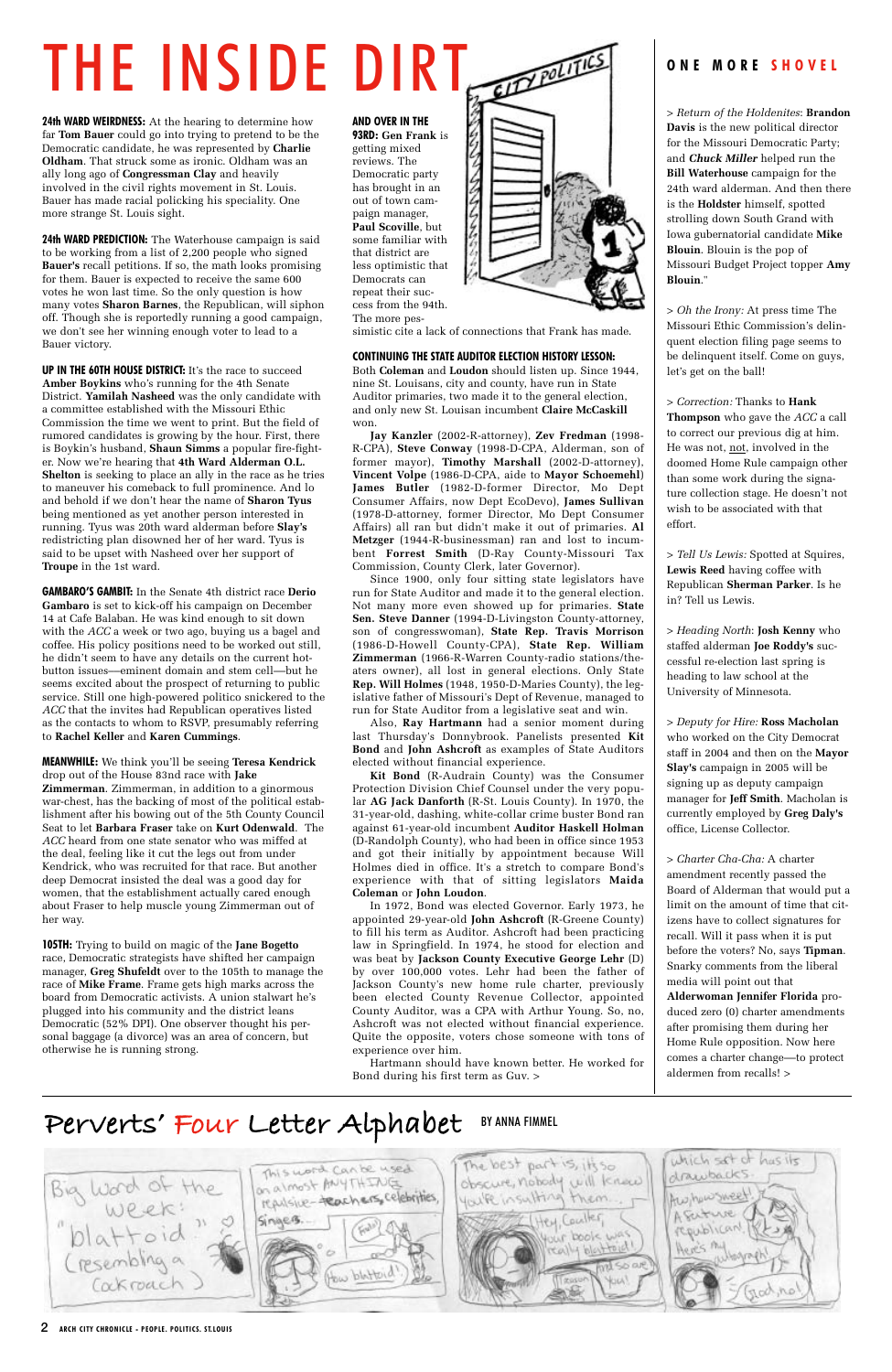# **LETTERS TO THE EDITOR**

#### RETHINK THE FAST FOOD TIP

In the November 16 *Arch City Chronicle*, columnist Lucas Hudson decries the growing phenomenon of tip lines on fast food receipts and tip jars in take-out joints.

Unlike the service provided by restaurant servers, delivery people and others who fit Hudson's criteria as tip-worthy, workers at a place like Kentucky Fried Chicken, he asserts, provide no real service. Yet later in the same paragraph, he acknowledges that minimum-wage workers "need to be paid a real living wage for doing tough jobs."

Multinational fast-food purveyors have needs, too. One is to meet their profit projections, which are predicated on paring labor and associated costs to the bone. So it's unlikely minimum-wage workers can expect to be paid a living wage by their employers, who see low-wage employees as unorganized, interchangeable and dispensable.

Fast-food workers who ask for tips don't want our pity. They want to make ends meet. And they are asking for help in doing that from the customers they--yes--serve. We can refuse to offer that help, arguing that people who deliver our food at a table are more tip-worthy than people who deliver it to a counter, as Lucas Hudson does. Or we can acknowledge the dollars-andcents reality of the situation and, with our tip, pay the real price of a burger and fries; one that factors in a living wage for the people who serve us--the same living wage we want for ourselves.

*Cordially, Dan Icolari*

**Have any thoughts about what Dave had to say? Please send your comments or questions to dave@archcitychronicle.com**

Cars Kill.

In Missouri, they've killed 1,048 people so far this year. That's up 8% over this time last year.

Cars kill people much more often than guns kill people. Of course the NRA-types among us prefer the not untrue statement that "guns don't kill people; people kill people." Well people do kill people – with guns, when they drink too much or lose themselves in a jealous rage or propel themselves into unspeakable tragic situations because they have easy access to guns. People kill people with guns because from a public policy perspective we've decided to accept the cost in the name of hand-gun and automatic rifle rights.

of children ages 14-19. If we're not willing to do something bold now, when we ever be? > **Dave Drebes** 

Cars kill people also because we accept it without intervening. In Missouri, cars killed two people yesterday. Four people, the day before yesterday. The day before that was a good day, only one death from a car accident.

There's a website, http://www.missourinet.com/mhp/list.cfm?areas=200, you can visit and see the daily carnage in the form of highway patrol reports. They note the location and explain the circumstances of the accident. And they tell the age of the victims.

THE ARCH CITY CHRONICLE (ISSN 1544--7936) IS PUBLISHED BY NEXTFLOOD PUBLISHING LLC. MANAGER DAVE DREBES CO FOUNDER WILL WINTER WRITERS DAVE DREBES, M.W. GUZY, LUCAS HUDSON, LARRY KOENIG, UMAR BE-IVAN LEE, ED MARTIN, MATTHEW MURPHY, SARAH TRUCKEY, TOBY WEISS. PHOTOS DAVE DREBES, LUCAS HUDSON LAYOUT/ DESIGN SARAH SAPUTO EDITING BRIAN WERNER ADVERTISING/SALES SUNYATTA MARSHALL. ILLUSTRATIONS CBABI BAYOC, MARY LISA PENILLA. SPECIAL PRO-JECTS MARY LISA PENILLA SUBSCRIPTIONS ARE AVAILABLE AT S60/YEAR. PLEASE SEND CHECKS TO NEXTFLOOD PUBLISHING LLC, PO BOX 63303, ST. LOUIS, MO, 63163.OR SUBSCRIBE ONLINE AT WWW.ARCHCITYCHRONICLE.COM OUR MISSION IS TO ENGAGE ZENS WITH A NEWSPAPER THAT IS FUN, INFORMATIVE, RELEVANT TO THEIR LIVES, AND CHALLENGING TO THE STATUS QUO. COPYRIGHT © 2005 NEXTFLOOD PUBLISHING LLC, PO BOX 63303, ST. LOUIS, MO, 63163.

One of the terrible aspects of car deaths is that it takes so many of the young, so many of those with so little life behind them and so much life ahead.

The leading cause of death for ages 0-10, 10-14, and 14-19: cars.

Parents, worry less about all the urban nightmares – drive-by shootings, random violence, which are statistically minuscule. Fear the commonplace, banal, and largely rural danger of car accidents.

CONTRIBUTIONS, BUT THEY BECOME THE PROPERTY OF NEXTFLOOD PUBLISHING LLC UPON RECEIPT. ALL SUCH CONTRIBUTIONS SHOULD BE ACCOMPANIED WITH CONTACT INFORMATION FOR THE AUTHOR(S). PIECES MUST BE 600 WORDS OR LESS. WE WILL NOT P UNSIGNED PIECES. ADVERTISING INFORMATION AND RATES ARE AVAILABLE ON OUR WEBSITE, WWW.ARCHCITYCHRONICLE.COM FOR PERSONAL ASSISTANCE PLEASE CONTACT SUNYATTA@ARCHCITYCHRONICLE.COM OR CALL 314-629-5936. SEND LETTERS TO THE EDITOR TO **EDITOR@ARCHCITYCHRONICLE.COM** OR EDITOR, ARCH CITY CHRONICLE, PO BOX 63303, ST. LOUIS, MO 63163. LETTERS TO THE EDITORS MUST BE SIGNED TO BE CONSIDERED FOR PUBLICATION.

There are several sources of the deadly nature of cars. Two lane highways without lighting winding their way through the middle nowhere of Missouri is a death-ride. Drunkards driving without consciences, sweep up other motorists in their game of roulette. Adolescents, intoxicated on the spirit of invincibility, reckless and idiotic in their drag races and auto-macho aerobics make cars "suicide machines."

As much as I deplore the sprawl inducing and environment damaging consequences, the obvious public policy solution is to expand those treacherous two-lane highways into safer four lanes designs. It's time to stop losing 1,100 lives a year in Missouri and even a die-hard urbanite like myself has to admit the bad side-effects should be swallowed.

Matt Blunt meanwhile has offered a plan to spend \$80 million to put seat belts on school buses––the absolute safest mode of transportation. That's very sweet and incredibly stupid, a deadly combination when it comes to public policy. Spend \$80 million to save 0-1 life over the next couple of years while 1,000 plus die on the roads each year? Hmmm.

How about a law that drivers under age twenty can only drive during daylight? How about making parents legally culpable when their children drink and drive? How about two speed-

ing tickets and you lose your license for a six months?

Cars account for 51% of the deaths

REPORT YOUR TIPS AND NEWS ITEMS TO **TIPJAR@ARCHCITYCHRONICLE.COM OR CALL US AT 314-255-5210.** WE ACCEPT UNSOLICITED JOURNALISTIC

# www.archcitychronicle.com *need more?*

"Jet" Banks was incorrectly identified as once holding the Senate 4th District. He was State Senator from the 5th district.



# **See It In Print**

Receive your news as it actually appears and as others view it in newspapers, magazines, and trade publications - local, national, and international.

Call, fax, or visit our website for more information. www.metronewsclips.com

MetropolitanNewsClipsServiceInc.<br>P.O. Box 3195 St. Louis, MO 63130-0595<br>314-863-6212 B 314-863-6817 F metronewsclips@sbcglobal.net

### DEpARtMENT Of CORrECTIONS

**314.773.4329 home 314.622.3287 city hall**

# **Alderman Steven J. Conway**

**Paid for by Conway for Alderman Diane Hadler, Treasurer**

*Supports the Arch City Chronicle*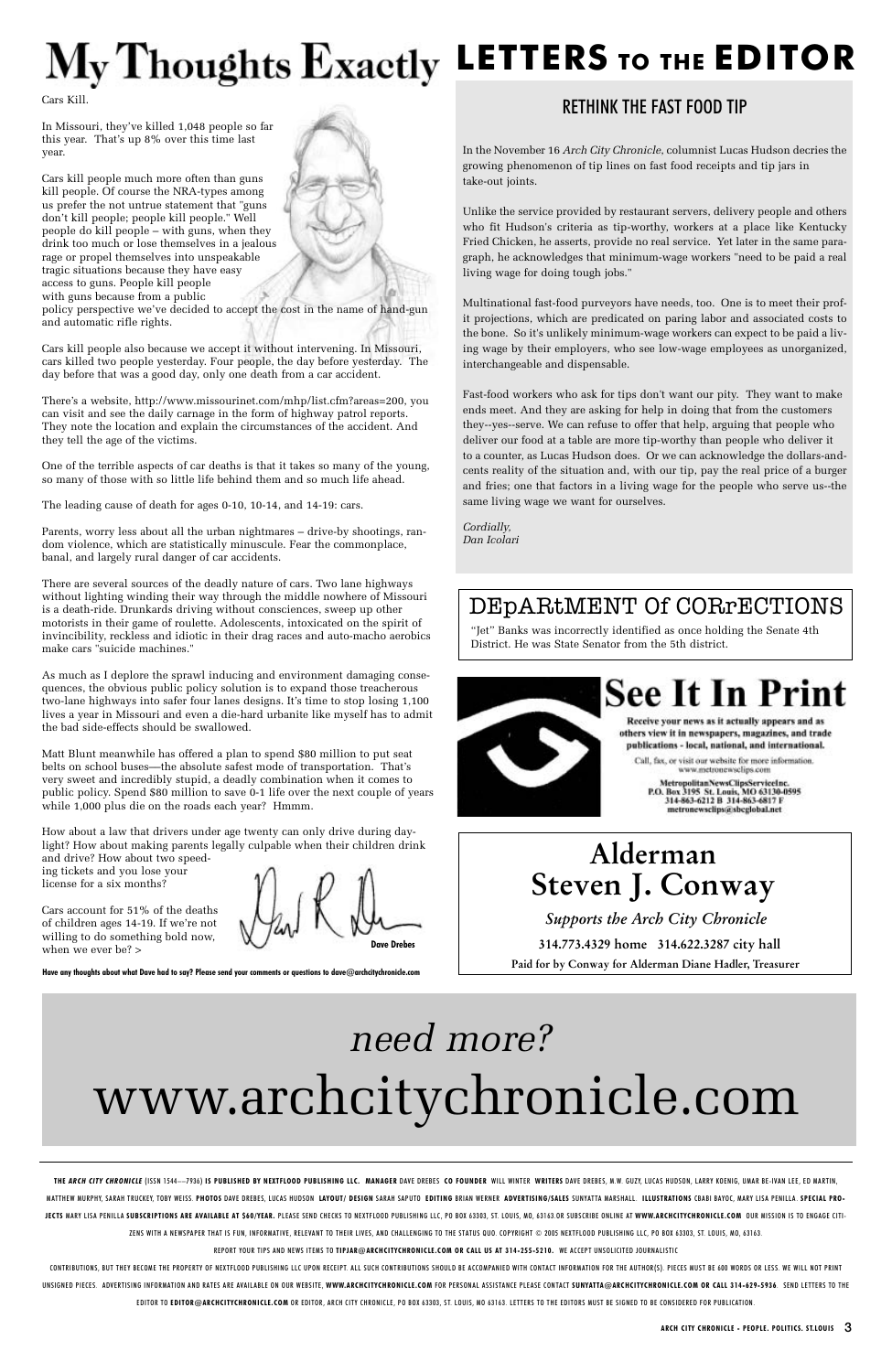• "Saint Jack" versus Archbishop Burke.

• Governor Blunt versus Missouri Right to Life.

• The Missouri Coalition for Lifesaving Cures versus Missourians against Human Cloning.

The fight over stem cell research is shaping up as the heavyweight battle over the future of the state of Missouri. The embryonic stem cell initiative proposed by the Coalition is complicated, but its basic point is to amend the Missouri Constitution so that opponents of embryonic stem cell research cannot ban that research in



Missouri, as they have threatened to do in the past few legislative sessions. The Coalition argues that this protection is necessary so that research and development can move forward in Missouri without fear of opposition that has included threats of criminal prosecution. The Coalition is backed by a broad range of civic and business leaders and includes many academics from Washington University and the Stowers Institute in Kansas City. The Governor has voiced support, as have other elected officials.

The opponents of the initiative, Missourians Against Human Cloning, believe that the processes for undertaking embryonic stem cell research include the destruction of human life that is unacceptable. Missourians Against is a smaller band of brothers (and sisters) that comes mostly from the pro-life religious groups. State Senator Matt Bartel (R-Kansas City) and State Representative Jim Lembke (R-St. Louis County) lead the fight.

The lines are drawn and the battle is joined. The Coalition recently started airing commercials with Senator Jack Danforth extolling his own pro-life credentials and asking for signatures for the petition drive. Missourians Against struck back in Catholic parishes across the state over the Thanksgiving weekend with priests and deacons advising Catholics to not sign the initiative petition. We can expect the fight to intensify over the next eleven months – and to probably get more and more heated. It cannot lead

to a good ending especially for Republicans. Missouri may well turn into Kansas where the Republican party is split into a moderate wing and a conservative wing that seem to agree less and less (which led, recently, to the election of a Democratic governor). All Missourians

will lose if we forfeit our swing state status due to a divided Republican Party. (Ask Kansans if they ever see Presidential candidates like we do?)

So, here I am to offer the way out, the solution, a Third Way.

## BY ED MARTIN INVESTING IN CONSENSUS COMMENTARY An Alternative to the Bruising Stem Cell Battle Ahead.

But first, a little background. Last year, California voters overwhelmingly passed Proposition 71. The Proposition authorized a three billion dollar bond issuance to fund embryonic stem cell research in the land of fruit and nuts. A new California gold rush was on with thousands of building permits issued, scientists lured, etc. In Massachusetts, lawmakers created incentives (tax breaks mostly) and big time universities like Harvard and MIT, along with a bunch of biotech companies, are rushing to create a friendly climate for the growth research companies through tax incentives, infrastructure support, etc.

> Kurt Engel<br>314-971-3410 cell **314-843-6104** 314-971-3410 cell **Steve Skelton** cell 314-614-9284

So, we have to face facts: as to embryonic stem cell research, Missouri will be competing with California and Massachusetts. Now, I love Missouri, but let's be honest. We are not going to fare well if we compete straight up with California (weather, \$\$, beaches, wine) and Harvard/MIT (brains, \$\$, clam chowder), but we can compete in what we do well and in who we are.

My plan: the Missouri Breadbasket of the World Initiative, calls for our great state to sell bonds (like California) though in the amount of \$500 million. The money would be used not to fund embryonic stem cell research, but rather to fund the next generation of biotech that will literally feed the world. For just as Missouri was a breadbasket of America through farming over the last centuries, we can become the breadbasket for the world through breakthrough rices, grains, and plant and animal sciences that will serve the globe. The MO Breadbasket Initiative harkens back to Missouri business roots: our family farm roots, our Ralston-Purina roots, and our Monsanto roots. We can build on already cutting-edge places like the Danforth Plant Science Center and the Missouri Botanical Gardens. It is a win-win for everybody. The Governor can keep his promise to stop any ban on embryonic stem cell through the power of the veto. A well-liked guy like Charlie Kruse of the Farm Bureau could ride the circuit and get rural Missouri behind it. Our unions will like the brick and mortar jobs that will be created by the need for building space. Our city would benefit as we became the center of the plant and animal biotech for the world. Mizzou, Wash U, and Stowers would get \$10 million each year to further their research. The other \$90 million a year gets handed out to biotech start-ups (they are popping up all over our state already – especially along the Forest Park Parkway near Wash U). The only rule: no embryonic stem cell research with the money. If we can only side-step this divisive (and, truth-be-told, party-splitting debate), we can keep Missouri at the center of the American political scene – right where we want to be. > *Ed Martin, the Republican Chairman of the St. Louis City Board of Elections, is a lawyer in general practice in south City who has never farmed a day in his life but does wear cowboy boots… He can be reached at ed@aul.org.*

### THE SOUTH CITY OPEN STUDIO AND GALLERY FOR CHILDREN



#### **Painting, Ceramics, Drawing, and Music** for Children, Teens and Adults in Tower Grove Park and Forest Park Southeast

WINTER CAMPS, BIRTHDAY PARTIES AND OPEN STUDIO HOURS

 $\cdot$  call to enroll now  $\cdot$ 

14.865.0060 **WWW.SCOSAG.ORG** 

4 **ARCH CITY CHRONICLE - PEOPLE. POLITICS. ST.LOUIS**

**Regal Mortgage LLC**

*Service of Exceptional Quality!*

**Proudly serving Soulard and the surrounding areas.**

#### *INVEST IN YOUR FUTURE • Stop throwing money away on rent!*



*Programs Available for ALL BORROWERS • Don't worry about credit!* \* \*

\* All programs available for qualified buyers.



*NO MONEY DOWN • No Cash Needed • 100% FINANCING Available* \* \* \* *NO OUT OF POCKET CLOSING COSTS!* \*

*My plan calls for our great state to sell bonds to invest in the next generation of biotech which will literally feed the world.*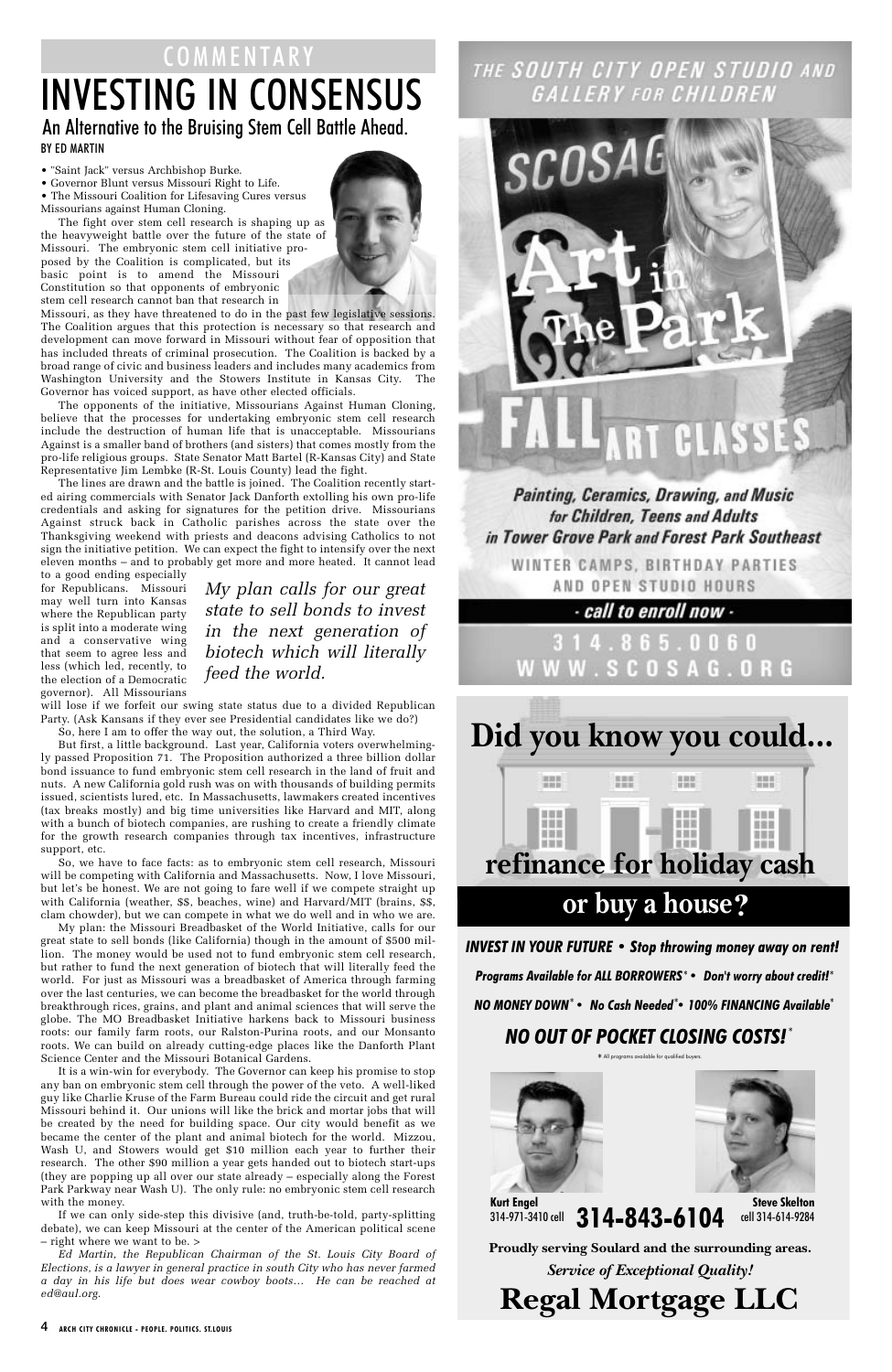then they shut you off." She tells the story of their gas being shut off right before Christmas of 1992, and during a frantic phone call to Laclede's afterhours emergency number, she was given the name and phone number of a man who would reconnect them. "This man? He simply did not exist. They gave me fake information just to get off the phone with a screaming madwoman." She also claims that they "didn't offer us Dollar Help," or pass on information about other forms of payment assistance.

When told of a customer's incredulity at not being offered Dollar Help, George Csolak, Director of Corporate Communications for Laclede Gas, clar-

ified that Dollar Help is Laclede's administrative fund-raiser. The program channels customers' contributions to various charitable agencies, who in turn dispense the money as grants and pledges. To find those agencies, Csolak suggests contacting St. Louis City's Human Development Corporation (314- 613-2200). Under the Cold Weather Rule, utility companies are required to notify customers of other avenues of financial assistance. Kevin Kelly, Public Information Administrator for the MPSC, said, "A utility must adhere to

the rules if they're under our jurisdiction. If someone is dissatisfied, they should immediately call the Consumer Services Hotline (800-392-4211) for help."

When discussing payment problems with a utility, the inevitable conclusion is: seek help through a charity. Whereas the charities could previously count on a certain percentage of donations, 2005's unusually large number of natural catastrophes, combined with a stingy economy, finds contributors financially exhausted. Understandably, no one would go on record, but there is a tangible sense of deep concern among the charitable agencies that as the buck passes from federal to state to local, that buck won't buy a cup of coffee, much less help with this winter's looming heating crisis. >





ARCH CITY CHRONICLE - PEOPLE. POLITICS. ST.LOUIS **UA1** 

#### BY TOBY WEISS

On nights colder than the Russian steppes, there is no greater comfort than a paid gas bill and a warm house. But without heat on such a night, there is no greater fear than lacking what is necessary for survival and few greater fire hazards than space heaters. According to Fire Chief Larry Zeitzmann, president of the Metropolitan St. Louis Fire Chiefs Association, winter has the highest incidence of deadly house fires. Zeitzmann says this is primarily due to the use of space heaters, and he insists that space heaters should never be used for primary heating during the winter months. However, with natural gas prices going up by 25-40% this year, many who previously never had payment problems can now expect a sharp budget cramp. The poor have reason to be afraid.

# **Arch City CHRONICLES** circles city homestead occasions on the town

Between November 1st and March 31st, Missouri is covered by the Cold Weather Rule (CWR), a minimum payment plan that protects low-income customers. Qualified candidates (those with an income below 150% of the federal poverty line, or as Laclede's Dollar Help brochure says, "the poorest of the poor") can combine a past-due balance with their projected annual usage for the next 12 months, and pay only 12% of that amount over the next 12 months. This plan requires no deposit and allows for reconnection for less than the full amount owed. It also requires notification both by mail and in person before service is shut-off for non-payment. Most importantly, eligible customers are protected from disconnection when the temperature is forecasted to drop below 32 degrees.

The Missouri Public Service Commission (MPSC, which regulates rates and services of all investor-owned utilities) adopted the plan 1977 with the help of funding from the federal government. Because of the 1973 oil embargo, prices for fuel oil, natural gas and electricity more than doubled. The Special Crisis Intervention Program appropriated \$200 million to offset energy costs of low-income households. Missouri's portion of the funds distilled into the MPSC's Cold Weather Rule.

As straightforward as the Rule is, it

has not been without controversy. In 2004, the Office of Public Counsel (OPC), which represents the interests of utility customers in proceedings with the MPSC, helped to amend the Rule. Recent changes include prohibiting the disconnection of registered, low-income, elderly or disabled customers who make a minimum payment and raising the 30-degree boundary to the current 32 degrees.

As of October 2005, the OPC is asking for "emergency rules to soften the rate shock and economic hardship" of this winter's heating bills. An OPC press release says the proposed rule is "designed to avoid disconnections when customers that have never experienced payment problems face extraordinary heating bills." It states that the plan "must be available to all residential gas customers whether or not their account is in arrears." While this issue remains undecided, Governor Matt Blunt wrote in a November 1, 2005 letter to the American Petroleum Institute that, after working with Missouri natural gas companies, he had "secured their commitment to waive reconnection fees and suspend deposit requirements for low-income Missourians this winter." However, the Missouri Cold Weather Rule protects only those who sign up for it (application can be done by phone), and most people don't know about the various heat-assistance programs available to them until they are in the middle of a crisis. South St. Louis residents Steven and Stephanie Holman are, admittedly, too familiar with Laclede Gas disconnection notices. Stephanie says that "they send a pink slip, then a yellow one, and

*She tells the story of their gas being shut off right before Christmas of 1992, and during a frantic phone call to Laclede's after-hours emergency number, she was given the name and phone number of a man who would reconnect them. "This man? He simply did not exist. They gave me fake information just to get off the phone with a screaming madwoman."* 

# WHEN COLD WEATHER RULES



**A disconnect notice leads to a less efficient heating option. photo by Lucas Hudson**

Monopoly Utility Allowed to Cut Off Poor, So Long as They Follow the Rules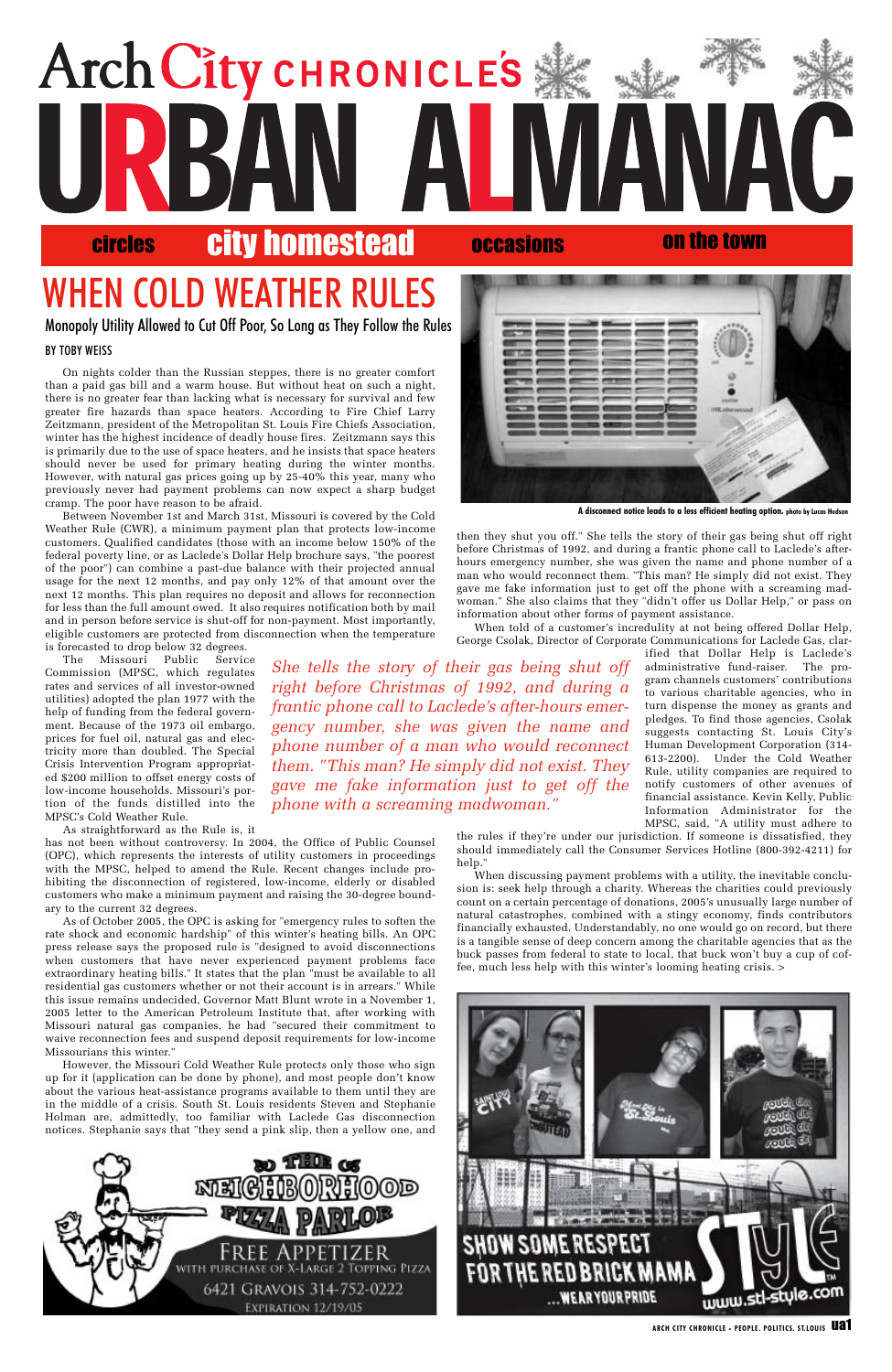perature can get as high as 150 degrees and as cold as the outside air during the winter months. This air just sits in the attic right on top of your living space, either pulling the heat from your house or adding heat to your house. The attic's insulation is supposed to keep this air from affecting your home, so make sure you have a nice thick layer of insulation in your attic. The average depth has changed over the years, varying from as little as 3 inches to as much as 18 inches, depending on when your house was built and what type of insulation. Contacting an insulation contractor is a safe bet to determine if adding insulation will help and can detect hidden leaky ducts with ease. The EarthWays Center has their own contractors they trust, and contact information is provided at the end of the article.

**B. Windows and Doors**––Check doors and windows using the back of your hand, which is sensitive to temperature changes and drafts. If there is a bad seal

you will feel a slight draft on the back of your hand. There are many types of window installation kits, both outdoor and indoor, but the most popular ones are indoor kits and only require a blowdryer. Normally, these cost \$15 or less. Installed with patience, plastic sheeting will be virtually invisible and can make an enormous difference in the efficiency of the

> house. Other options for windows include drapes with thick padded insulation to provide higher levels of efficiency. Abney was insistent that "Changing out windows, if the only reason for changing them are for energy reasons, should never be at the top of the list of what to do—even if there is significant air leakage. Cheap ways to insulate current windows are the way to go. The cost of window replacement is too high to justify the

switch."

replacement kits or weatherstripping. They will all drastically cut down on cold air for only a few dollars. Different methods (putty, tacks, foam, latex) are available to suit your experience and/or taste.

**C. Outlets**––Abney points out the forgotten--for mere pennies, outlet insulation (especially outlets on outer walls) can also be a difference maker.

**D. Other**––Other places that might require insulation include: plumbing that penetrates insulated floors and ceilings, chimneys that jut through insulated ceilings and exterior walls, fireplace dampers, attic access hatches, recessed lights

> and fans in insulated ceilings, and dropped ceilings above bathtubs and cabinets.

#### **Appliances and HVAC (Heating Ventilation and Air Conditioning)**

High efficiency furnaces and water heaters will pay off in the long run, but cost more initially. Look for the Energy Star to avoid any efficiency doubts.

**A. Water Heaters**––Tankless water heaters are the wave of the future. Standard water heaters constantly heat water whether it is

## Oldani Brothers Sausage Co., Inc.

THE ORIGINAL

**PRODUCTS** 

**Producers of Genova/Filsette Salami** Coppa • Salamini • Mortadella

ua2 **ARCH CITY CHRONICLE - PEOPLE. POLITICS. ST.LOUIS**

# LACLEDE GASSED? KICK OUT OLD

#### BY LARRY KOENIG

Everyday, energy is lost due to homes not maximizing their energy saving potential. Aspects of saving energy can get overlooked because people just don't care. However, most of the time it's a lack of knowledge of the many cheap and simple ways to conserve heat. The almost limitless options make the decisions about how to save energy a very daunting task. Eager to provide our readers with demonstrative tips on heating efficiency, applicable to renters and homeowners alike, the *Arch City Chronicle* sought the advice of Glenda Abney, Program Manager of the EarthWays Center, a threestory Victorian home built in 1885 at 3617 Grandel Square. It was renovated in 1994



and incorporated into the Missouri Botanical Garden's family of educational entities to show practical demon-

strations of energy efficient systems, recycled products and waste reduction practices.

#### **Programmable Thermostats**

Abney stresses that making your home efficient should not be about being uncomfortable, but being comfortable in an efficient manner. "Bless his heart, but when Jimmy Carter in the 70's (during the oil crisis) told us



**Insulating Outlets. photo by Lucas Hudson**

to 'just put on a sweater', well…you don't need to just be cold. You can be comfortable and energy efficient." Programmable thermostats are a great way to start and are preferable to the old tactic of lowering the heat way down in the morning heading for work, and turning it back up upon arrival. Fully integrated computer-controlled home automation systems that control lighting, heating and cooling, security, (and pretty much anything you want from a central location) are the Holy Grail of efficiency, but home automation systems are still beyond the pale of most homeowners.

Programmable thermostats are a cheap medium and can be programmed to allow the house temperature to increase slightly about an hour before anyone is due home, and bring the home temperature into an acceptable range. Throughout the year these home controllers can be used to keep the wasted energy to a minimum and save countless dollars in energy costs. Programmables range from \$35 on up to thousand dollar systems with online controls.

#### **Insulation**

Most homes lose tremendous amounts of energy through windows, attics, crawl spaces, basements, cracks, and door jams. Squirrels wrap themselves in their tails, birds fluff up their feathers, and we wear coats. Scantilyclad homes are very, very wasteful and expensive to operate. The EarthWays home uses blown-in cellulose installation, which is essentially recycled newsprint. It is fire resistant and keeps insects out like any other installation.



Typically speaking, the less empty space in the attic the better, but it isn't wise to store everything possible in the attic. It is also necessary to keep the air in the attic from being static. In the summer, an attic's tem-

*"Changing out windows, if the only reason for changing them are for energy reasons, should never be at the top of the list of what to do—even if there is significant air leakage."*

**EarthWays Center. photo by Lucas Hudson**

**Cellulose Insulation. photo by Lucas Hudson**

John Paul Frisella -

2201 Edwards Street St. Louis, MO 63110 314-772-2125 phone 314-772-975 fax



**Heat-saving Drapes. photo by Lucas Hudson**



**Tankless Water Heater. photo by Lucas Hudson**

## State Representative *Mike Daus* supports the Arch City Chronicle

314-773-7785 (home) 866-729-8914 (Jefferson City) Paid for Citizens to Elect Mike Daus, Mike Daus Treasurers

**State Representative Fred Kratky** 65th District

Wishes all the loyal readers of the Arch City Chronicle a happy and prosperous 2006.



## **Commercial Real Estate**

**Buyer & Tenant Representation** 

Historic Tax Credits - Giving Rebirth to St. Louis Kraig was right!

www.FriedmanGroup.com Erics@FriedmanGroup.com

#### FRIEDMAN GROUP LTD.  $(314) 367 - 2800$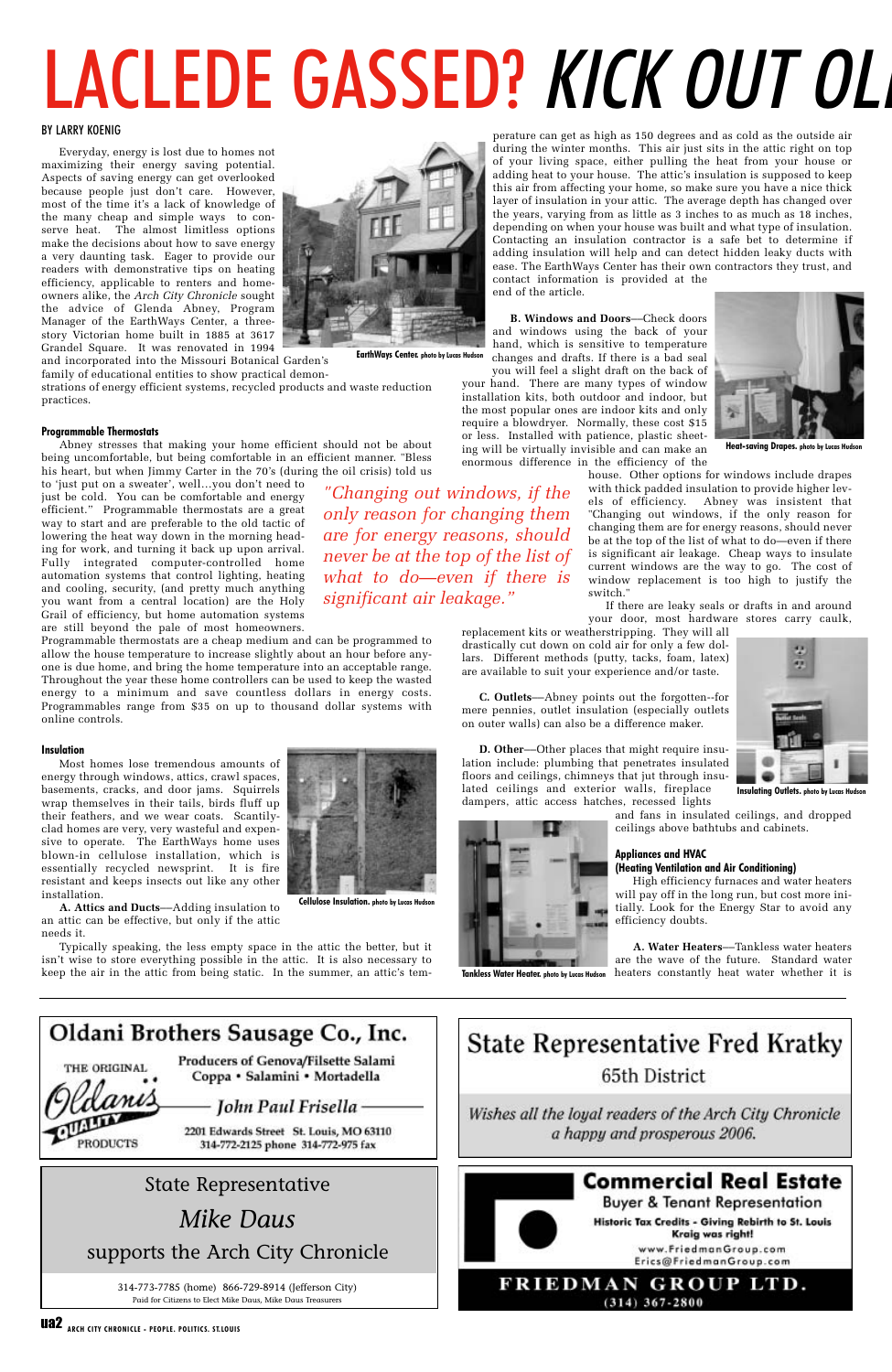needed or not- wasting precious energy. Tankless models heat instantaneously on demand. In addition, there is no need to insulate the water heater itself.

No matter how efficient a water heater may be, insulating cold and hot water pipes is an inexpensive money saver and foam insulation is easy for any novice to install.

Water heaters can be an absurd energy waster. Using a water heater blanket will help keep costs down. In addition to inexpensive water heater blankets, there are other things that you can do to reduce the costs of that hot shower. Lowering the tank temperature is another option. Installing timers and low-flow shower heads are also helpful.

**B. Furnaces**––Although an expensive proposition to

buy and install, furnaces are a critical element in keeping heat costs down. Like other appliances, the Energy Star is a reliable way to guage efficiency and pulse-jet furnaces are the most efficient of them all. Pulse-jet furnaces produce a quick series of small explosions, rather than an uninterrupted flame, and cut natural gas consumption by up to 50% compared to a conventional gas furnace. Besides, who wouldn't want some military technology in the basement?

#### **Contractors**

The EarthWays Center has a program called Home Performance with Energy Star. They have trained, certified and accredited contractors who are

essentially home efficiency auditors. The can check for energy leaks in the home using a device called a blower door. It's a large fan in a frame that seals into your front door and pressurizes the house to detect leaks. Call the EarthWays Center and ask for Glenda Abney (314-577- 0288) for more information and contact numbers.

The EarthWays Center is open to the public every 3rd

Weekend of each month on Saturday and Sunday. The tours start on the hour at 11, 12, 1 and 2 p.m. and reservations are not needed. The tours are \$2 per person and are free to Missouri Botanical Garden Members. >

*For information on special events and other activities, check the EarthWays website at www.earthwayscenter.org*





#### **NORAH J. RYAN, Attorney at Law**

**230 S. Bemiston, Suite 510 . St. Louis, Missouri 63105 Tel. (314) 727-7122 Fax (314) 727-6782 norah.ryan@att.net**

**Twenty years experience representing businesses, individuals and non–profits in civil and business litigation, including employment matters.**



# D MAN WEATHER



*sweater', well…you don't need to just be cold. You can be comfortable and energy efficient."*

**Jet Pulse. photo by Lucas Hudson**

OVER ONE-THOUSAND APARTMENTS, LOFTS, TOWNHOMES, AND HOUSES THROUGHOUT GREATER ST. LOUIS!



For information on our fine properties, call 314/361-7067 today!



Soulard

Locate the Center of the Universe! We have incredible offices,  $\begin{array}{l} \textbf{From our among Snck} \; Lof \alpha \; \alpha \; \textbf{w} \; \textbf{mids} \; \textbf{d} \; \textbf{w} \; \textbf{w} \; \textbf{m} \; \textbf{m} \; \textbf{m} \; \textbf{m} \; \textbf{m} \; \textbf{m} \; \textbf{m} \; \textbf{m} \; \textbf{m} \; \textbf{m} \; \textbf{m} \; \textbf{m} \; \textbf{m} \; \textbf{m} \; \textbf{m} \; \textbf{m} \; \textbf{m} \; \textbf{m} \; \textbf{m}$ marketile storehouts, and enceptional apartments in the<br>General Hist End at Excelel and Maryland. No use can match what we have to offer?<br>Gall Ext  $122$  (restaurated)



**Insulated Waterheater photo by Lucas Hudson**

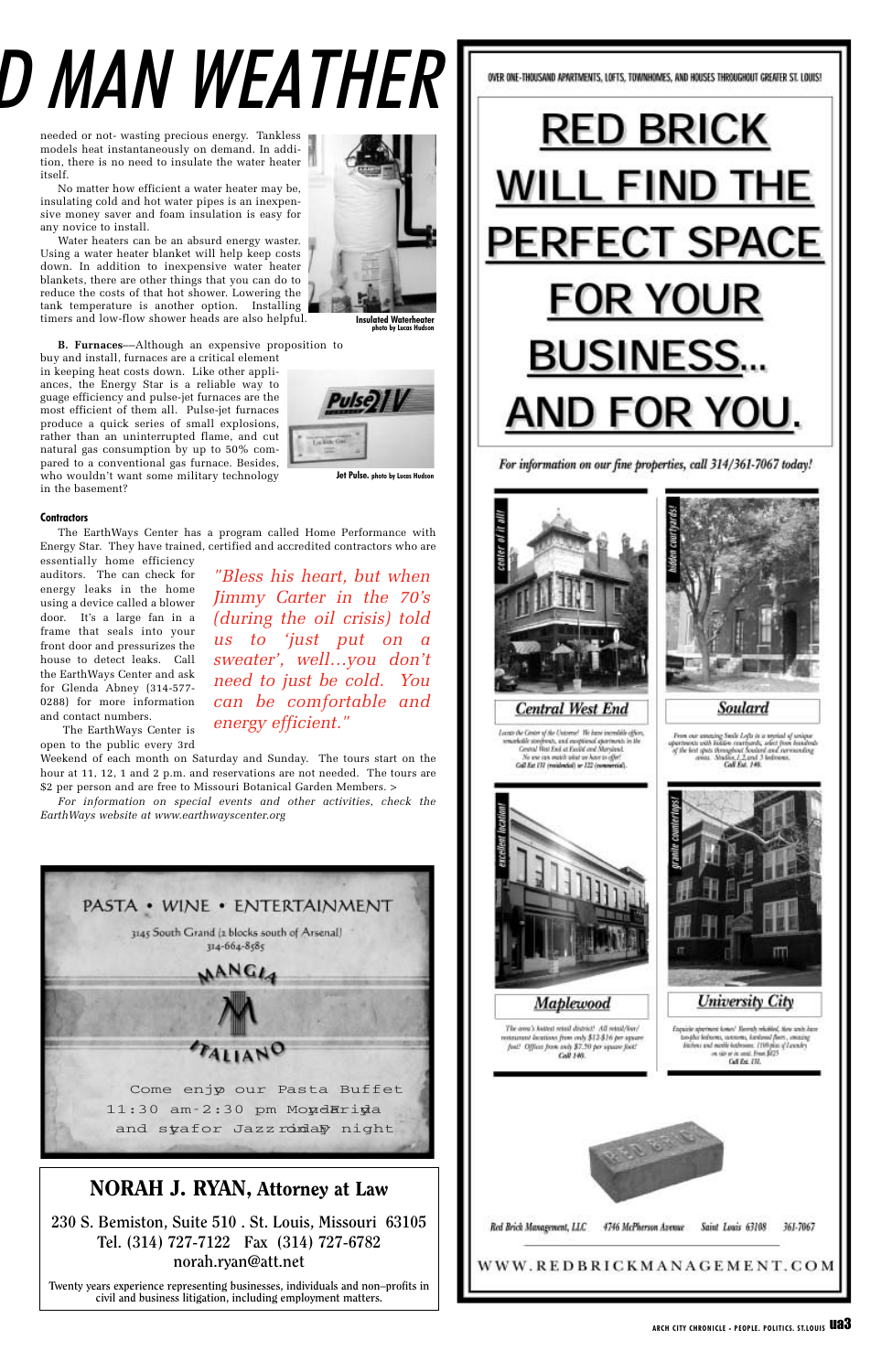## FELIX'S BY LUCAS HUDSON

If Felix's could be embodied in a 70's movie, it would be a swanky solid-gold Gemini symbol proudly nestled between leisure suit lapels and a shock of Burt Reynoldsesque chest hair. Why? Like a Gemini, Felix's has



a dual personality that revolves around its goal to be both a boutique martini bar/restaurant and the local Dogtown haunt where "everybody knows your name". It's a solid-gold effort, but where it gets hairy is in the execution. Felix's bar area is anemic and the drinks aren't priced like a neighborhood bar. It has Central West End/Clayton prices. Dogtown itself has a conflicted image—knighted as "the new Clayton" on one hand, while maintaining a long-standing "hoosier" reputation on the other. Felix's is clearly betting on the former and the resulting mix of clientele is interesting.

The menu has an "American Grazing" theme, and the grass is Kentucky blue delicious. Wonderful specialty pizzas (lobster, pesto and cream cheese!) and Cobb salads with generous helpings of peppry bacon and fresh veggies will not fail to please. Varying entrees ensure a menu with new wrinkles on a regular basis. The drinks are pleasingly stiff, but not chest-thumpingly so, and martinis, Felix's pride and joy, can come with none or all the quirky

> 1114 Market Street, 4th Floor **WWW.Stlsyndicate.com**<br>Mel Carnahan Building Saint Louis, Missouri 63103 314-622-4941

# order yours today...while subscriptions last!

| $\int$ for | name                                                                                              |
|------------|---------------------------------------------------------------------------------------------------|
|            | address -                                                                                         |
|            | $city$ , state, zip $\_\_\_\_\_\_\_\_\_\_\_\_\_\_\_\_\_\_\_\_\_\_\_\_\_\_\_\_\_\_$                |
| ISSUES     | email and phone _                                                                                 |
|            | Send your check and make payable to: Next Flood Publishing LLC, PO Box 63303, St. Louis, MO 63163 |
|            | your best source for people · politics · st. louis                                                |

accoutrements (blue-cheese stuffed olives?) you martini freaks crave. A lack of beer on tap may be a turn-off for some, but the martinis are where it's at.

Not everything is what it seems at Felix's, and this odd sense of intrigue and genuine

kitsch make return visits pleasant. Because there's usually a healthy number of regulars with open eyes and long memories, opposite sex encounters are fraught with behind the scenes drama not seen by the naked eye.

The bartenders at Felix's know how to treat their customers, and believe me, they will remember your name. The bar features free chili for the Monday Night football crowd and Sunday NFL ticket. Happy hour(4-7p.m.) includes half-price deals on appetizers (including pizza), domestics and reduced martini prices. I leave you with a review haiku:

> *If Felix could talk Gossip would be like "The View" Bedroom eyes cut deep.*





**Hartford Coffee Company Community Cafe & Bakery** 

Fair Trade & organically grown coffee air-roasted on site

Live acoustic music Saturday nights

**Free wireless internet** 

Breakfast, Lunch & Dinner

**Patio seating** 

Iced coffee, frozen frappes and fruit smoothies

3974 Hartford Avenue St. Louis, MO 63116 (314) 771-JAVA www.hartfordcoffeecompany.com

### **CLEMENTS & COMPANY, LLC**

LEGAL COUNSEL & POLITICAL STRATEGIES

#### **SHONAGH CLEMENTS**

ELECTION LAW . CAMPAIGN FINANCE LAW . ISSUE ADVOCACY skc@clementsandco.net 314.283.7109

*This odd sense of intrigue and genuine kitsch make return visits pleasant.*

# NOCTURNE

## THE CURE FOR THE COMMON COUCH

## **Circuit Attorney Jennifer Joyce**

is a proud supporter of the Arch City Chronicle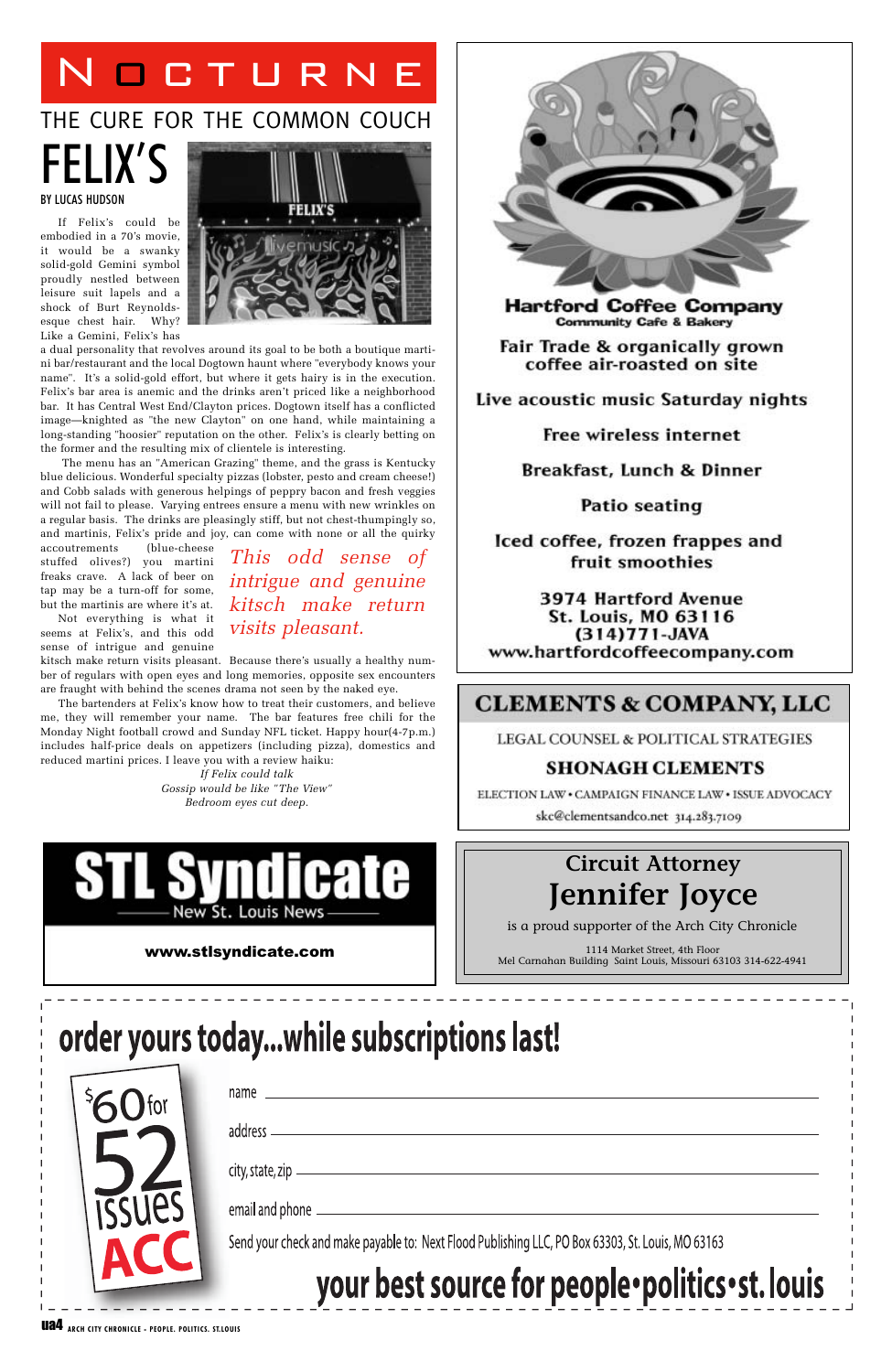effort, and it helped create the Commission. The Commission organized the planning, property purchases and resident resettlement. With the project's first phase (the sale and construction of the initial units by McBride & Sons, which invested additional funds for the actual building development) underway Robert Herleth, deputy director of the Garden, believes the multi-million dollar gamble was worth it.

"I think we are very pleased with the progress," said Herleth. "There seems to be a pent up interest for city living with new housing."

Yet beside the new units yawns a great gap dotted with streetlights and the occasional set of concrete steps leading nowhere. It's a visible reminder that the new homes were not built on open fields, but on the foundations of an older neighborhood.

Though its crime made it infamous in the city, McRee was home to a community that has since splitup and spread-out as a result of the project. The Commission initially stated it would try to resettle residents within the neighborhood, but little provision has been made for low-income individuals to remain in Botanical Heights. Many gladly accepted the Commission's offer to pay for resettlement elsewhere.

Herleth said rentals are still available in the area and some of the residents opted to relocate there. He also expects a more mixed environment in future phases of development.

John Pachak and his organization, Midtown Catholic Community Services, assisted residents in the area. He sees the project's success as coming on the backs of the poor residents who were pushed off to other areas of the city, and he is con-

#### BOTANICAL HEIST continued from p 1

Cardinal Ritter Institute, which is in

charge of oversight for the building. Given the fact that those at the Shrewsbury-based institute are not the ones dealing with the problems of the residents on a daily basis, it is unlikely they can speak with any authority on the concerns of the residents. >

ference in rent is hurting their ability to manage,"

> *Umar ben-Ivan Lee operates the Jihad of Umar Blog at umarlee.blogspot.com*

### PUBLIC EYE INC.

ALEXIAN COURT continued from p 1

engulfed and got the family out.

Doris Finley and her parents took the Commission up on their offer.

Her parents sold their home of 28 years on Folsom and bought a new 2-bedroom bungalow on Compton.

"They've been alright," said Finley. "They haven't been talking about moving nowhere else."

Finley, who grew up in McRee, is currently renting her own home for \$625 a month. Now that the

somewhere nearby, if she can find an affordable place.

"The Tiffany area is still there," said Finley.

Thelma Jones moved from Lafayette across Grand to Vista. Jones said the Commission paid for her security deposit and offered to pay for the move, which she did herself. She was pleased with the process overall.

The new neighborhood is starting to establish itself as well. Dean Wright, the Botanical Heights project manager for McBride & Sons, liked it enough to move in himself.

"I always describe it as the ideal city neighborhood," said Wright. "We have all ages, all religions, all backgrounds. It's a true melding of the entire metro area."

Despite its reputation, McRee was not merely renters. According to the 2000 census, 21% of the

cerned that some may slip backwards.

In poorer communities where the community network helps many get by, the relocation severs those ties.

"It broke down a lot of relationships," said Pachak.

Finances are also critical. McRee contained a lot of low-rent and subsidized housing. The Commission paid the rent for many of the residents in their new locations for varying periods. Some are

finding they c annot afford to continue living in their new locations. "The dif-

said Pachak, who is trying to stay in contact with some of the residents.

Residents contacted by the ACC were pleased with the relocation process and were happy to get away from the crime and the trash that littered the streets. However, now that the neighborhood is cleaned up they would like to move back, if they could afford to.

"It was not a good place to stay", said Veronica Sanders who now lives in Tower Grove East next to her mother. "You would hear shootin' every night and fights every day. Now I would move back there if I could afford it."

Sanders and her children almost became victims of the arson that plagued the area during the 2003 buyout. The vacant house next door was set on fire, and the flames jumped to Sanders' home. Her son awoke to see the neighbor's house buildings were owner-occupied. Some of them opted to stay. Wright said one family purchased several homes to house two generations of family. The family had grown up in McRee Town.

John Roos of Neighborhood Enterprises is neither happy with the project nor the process. Roos runs a two-fold organization; a property management business that supports itself and a non-profit ministry called Sanctuary in the Ordinary that provides low-cost housing. Both divisions lost property due to eminent domain, 24 out of 75 buildings. Roos also managed other properties in McRee, many of which are now rubble.

"I worked 30 years and it was going well until they wiped us out," said Roos.

Roos said he received an average of \$50,000 per building, many of them multi-unit buildings, about half of what it would cost to replace them.

Both eminent domain and the disruption of an existing community are points of contention in the McRee Town/Botanical Heights project.

When the Commission was given the power of eminent domain in 2002, the groundswell of opposition did not yet exist. It was merely a few determined voices working to oppose the efforts of enormously well-funded interests. Given the post-Kelo world today, such authorizations will likely face much higher hurdles.

Commission is no longer helping with rent, she will likely move to a less expensive location once her lease is up. She is considering Botanical Heights or *He sees the project's success as coming on the backs of the poor residents who were pushed off to other areas of the city, and he is concerned that some may slip backwards.* 

> The Commission felt its actions were necessary to complete the project they imagined. However, the apparent success of the project does not change the feelings of those whose properties and protests were swept aside in the process. >

**Paristyle Building 1517 Washington Ave • St Louis MO 63103 314 421.6700 314 421.0353 f publiceye@msn com**

#### **UNBLINKING ATTENTION to our ASSIGNMENTS**

#### 15th Ward Alderwoman **Jennifer Florida**

is proud to support the *Arch City Chronicle*.

City Hall, Rm 230 • 1200 Market Street Saint Louis, MO 63103 • 314.622.3287 phone

ARCH CITY CHRONICLE - PEOPLE. POLITICS. ST.LOUIS 5

*"Conformity is the jailer of freedom and the enemy of growth."* **- John F. Kennedy**

# **le • politics • st.louis • people • politics • st.louis • people • politics • st.louis • peopl www.archcitychronicle.com**

#### RECALLMANIA continued from p 1

that area has been ignored for so long, it's difficult for a community to rebuild its structure.

"It's institutional neglect of the black community and a matter of limited resources," said Ammann. "They're building stadiums instead of schools and widening highways instead of supplying books for our kids. It's not racist, it's just the way

of the world."

Palm, on the other hand, sees this "institutional neglect" as something rooted deep within the city's history as one of the most racist areas in the country. "It's the past of St. Louis that holds us back. We wear our skin color on our shoulders here, and until we overcome that, we won't be a first-rate city," he said.

St. Louis is certainly a hotbed of criticism when it comes to matter of

race. Two years ago, it was named the fourth segregated city in America. When the city was initially founded, Blacks were not allowed to live in specific areas. And still today, low-income housing has restricted the movements of those wanting to escape the status quo.

Palm believes that race is still an important issue. He says that St. Louis city is "recycling blacks," or appointing the same people as heads and presidents of different boards, thus failing to open any doors for younger blacks to get experience. Because no new faces are appearing and new ideas are not being heard, the more progressive blacks are not seeing the changes they need in their areas. Therefore he finds some comfort in the recall trend. "Younger people are getting involved in politics.

They're studying the rules and know what can and can't be done," said Palm. "They're not happy with the mainstream politics. They want the community to move forward."

"I see this as a positive thing for the black community—they're flexing their muscles, showing that they do have power and authority," said Ammann, "It's great that they're keeping an eye on their elected offi-

cials."

But Ammann believes that recalls will someday be a thing of the past. "I think it's an apparition sort of thing," said Ammann. "In a year we'll look back and say, 'What's a recall?'"

Not Palm. "They're going to keep recalling until the right person is in there," he disagreed. "What you see with recalls is not going to stop in North St. Louis—it's going to show up statewide." >



**Alexian Court Building**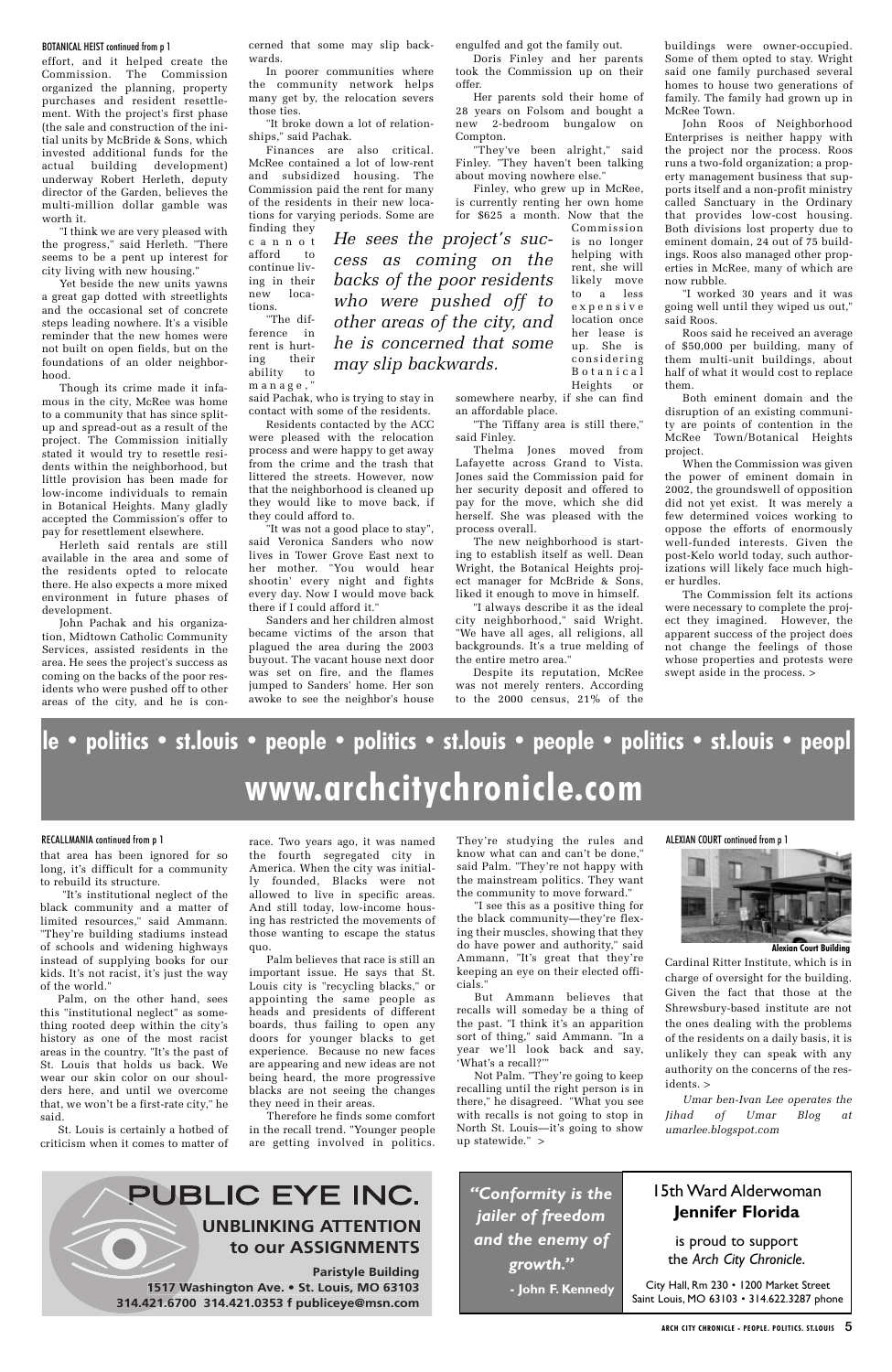#### BY M.W. GUZY

"I am not a member of any organized political party. I am a Democrat."— *Will Rogers*

George W. Bush is trying to do the Democratic Party an enormous favor. Democratic leaders, displaying their uncanny ability to snatch defeat from the jaws of victory, are scrambling to prevent him from doing so.

The president's latest choice to replace retiring Supreme Court Justice Sandra Day O'Connor is Samuel Alito. You'll recall that W. had earlier gambled that the dictates of political correctness would preclude any serious opposition to a female nominee, provided that she wasn't named Hillary Rodham Clinton. He thus initially sub-

mitted the name of Harriet Miers, a political crony and staff attorney assigned to some obscure post in the bowels of the White House where people get paid to do things like develop protocols governing foot massages for postal employees.

Ms. Miers made the rounds in D.C. to solicit support for her nomination. This strategy ultimately backfired because she left people with the general impression that while she'd heard about the Constitution—and sincerely hoped to have time to read it before her confirmation hearings—she really didn't hold a definitive legal opinion on any issue more controversial than the date of the next government payday.

Like her boss, Harriet proved to be "a uniter, not a divider". Everybody she talked to came away convinced that she was uniquely unqualified for the court. Confronted by an oppositionist bloc that included the Christian Right, the Communist Left, organized labor, the gay rights community and practicing Satanists, Miers subsequently withdrew her nomination and disappeared back into her old job.

Bush then trotted out Alito who, as an appellate court judge with fifteen years experience, had actually been inside a real courtroom on several occasions. In fact, Alito's credentials looked pretty solid and for a time, it appeared that Senate Democrats would have to choke down their bile and accept a principled conservative to replace O'Connor. Then disaster struck.

A memo has surfaced that Alito wrote as a young Justice Department attorney in 1985. In it, he argued that the Roe v. Wade decision creating a constitutional right to abortion was a fanciful stretch of the founders' intent and should be overturned. Regardless of your position on legalized abortion, you've got to admit that he has point. I'd imagine that Jefferson and the boys would have been surprised to learn that the document they authored to establish rules for interstate commerce and provide for the common defense would eventually be used to regulate the practice of gynecology.

Historical intent notwithstanding, Democrats are fearful that an Alito appointment would reverse the 5-4 majority upholding Roe on the current court. Ted Kennedy is duly alarmed. There are two rather compelling reasons why he shouldn't be.

Despite popular misconception, overturning Roe would not make abortion illegal. Rather, it would simply return the matter to the states. Physicians have always been licensed and regulated by state boards of healing arts and abortions, like appendectomies, would be viewed as medical procedures rather than sacrosanct rights of citizenship.

Different states would likely reach different conclusions on the issue, which is precisely what the founders had in mind when they created the principle of federalism. And as women are the only minority group that comprises over 50% of the population, their voices would surely be heard in the ensuing political discourse. The other reason why Ted shouldn't worry is that removing abortion from the national agenda is the best thing that could happen to the Democratic Party. For decades, Republicans have gained critical margins in key states thanks to pro-life voters. Defuse the moral issue of abortion and these people go back to voting their pocketbooks—good news for Democrats because they are more working stiffs in this country than there are trust fund babies. Take away the 2004 pro-life vote in Ohio and John Kerry's sitting in the Oval Office.



On the 2nd day of Christmas my true love gave to me an ACC subscription and becausetheyboughtonetheygotanother subscription for free... From now until the end of Dec.,

buy one ACC subscription

and get a 2nd one for free.

You'll also score a free

**ACC** mug or T-shirt.

Your choice.

Give it as a gift,

or keep it for yourself.



Record deficits, soaring fuel prices, the accidental invasion of Iraq— George Bush has certainly done his part to elect Democrats. Now he's trying to remove the last obstacle to their success and they're too stubborn to let him. Small wonder the party's symbol is a donkey… >

# ALITO: THE DEMS BEST HOPE **GUZY SAYS...**

*George W. Bush is trying to do the Democratic Party an enormous favor.*

*"You can never get all the facts from just one newspaper, and unless you have all the facts, you cannot make proper judgements about what is going on." -* **Harry S. Truman**

> **Aldermanic President Jim Shrewsbury supports the** *Arch City Chronicle* **and its unparalleled courage in covering meaningful issues.**

# We don't care.

Just so long as you keep

reading the ACC.

Happy Holidays!

Call 314-255-5210 to order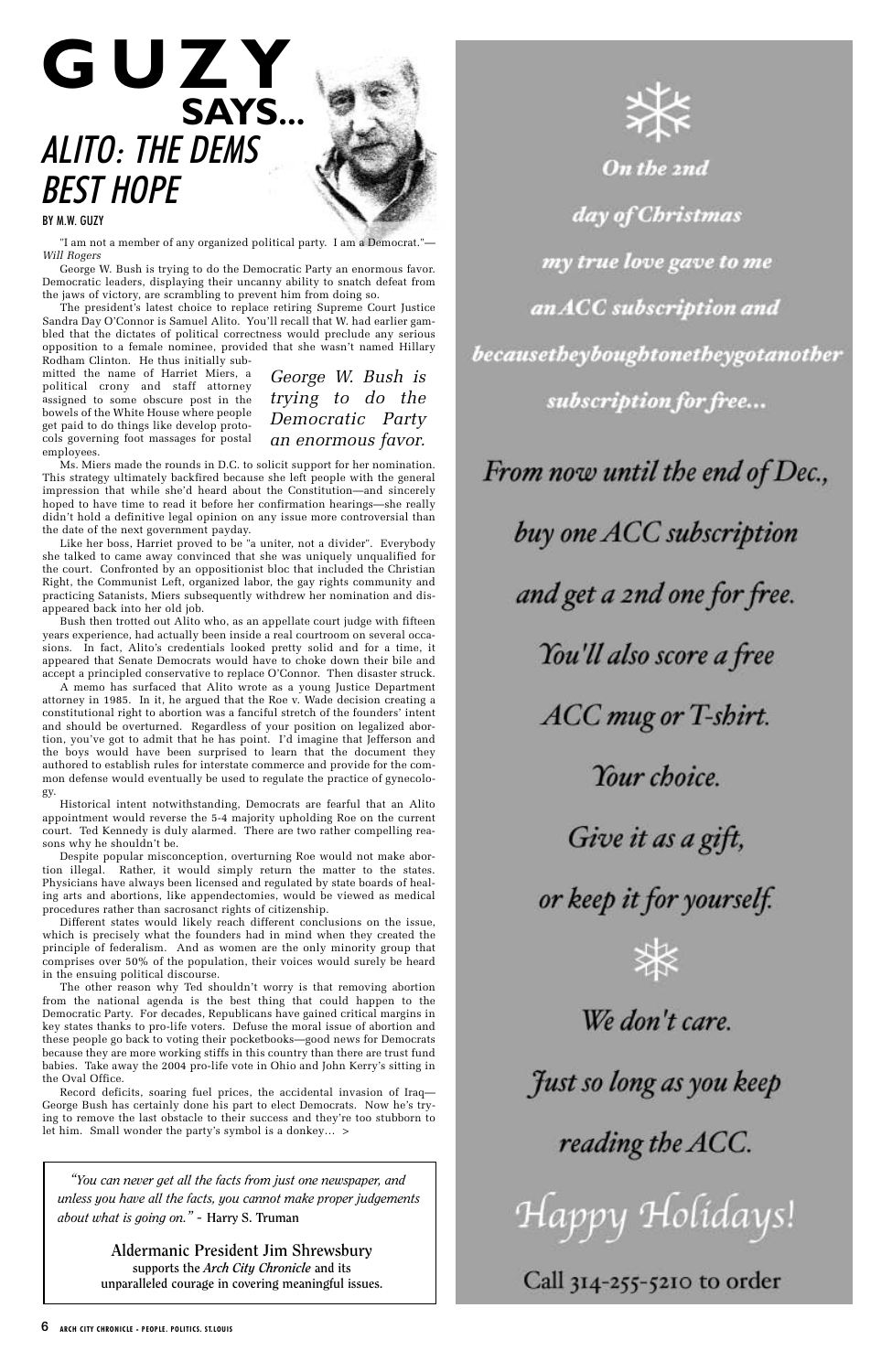Whispers that St. Louis' restaurant scene is on the verge of national respectability have been haunting the palates of Show-Me-Socialites longer than the average Lemp. Depending on who you talk to, this long-suffering ghost of culinary future is either a wishful delusion fed by chip-on-the-shoulder Midwestern simpletons fooled by trendy names and "urban" décor; or a credible sign that St. Louis really has re-emerged from its sixty-year cocoon infested with blight, decay and population loss. Either way, one thing is certain: food descriptions have gotten completely out of control. Pan-Asian? American Grazing? Seasonal Fusion? Fine American Casual Cuisine? Casual Fine Dining? "Twisted Comfort Food"? These phrases take "Bushisms" to a state of oxymoronic zen and transcendental disinformation. Really, since Asia extends from Tokyo to the middle of Russia, can I get a side order of borscht with my sake roll?

# BY LUCAS HUDSON BACK TO THE FUSION **THE FINAL WORD**

Honestly, does uniquely American "cuisine" exist in the wild? We're working with fried

*If you want to have the final word, contact Lucas at lucas@archcitychronicle.com*



Classified ad prices: 25 cents per word for one issue, 20 cents per word per issue for 2-3 issues or 15 cents per word per issue for 4 or more issues. Place your classified ad by visiting our website or contact the Advertising Manager Sunyatta Marshall 314- 629-5936 or sunyatta@archcitychronicle.com





#### **TO PLACE AN AD**

chicken, tv dinners, bar-b-que, ice cream and hamburgers; with sloppy bastardizations of Mexican, Italian and near-Asian food thrown in for good measure. By definition, any "authentic" ethnic fare is not American, and even apple pie is, sadly, not American. The South is the only region in the United States

providing anything resembling a "native" American cuisine. Soul food and Cajun (despite some French influence) concoctions are really

all we have to rally 'round the flag; and as delicious as greens and gumbo may be (and truly are), I sure as hell don't see a spate of Afro-Cajun fusion restaurants opening downtown anytime soon. Apparently, those foods aren't sexy or sophisticated enough to warrant status as real American cuisine.

What exactly, is "Casual Fine Dining"? Does that mean if I get the urge to have a little foie gras after beer-league softball, my sweat

Beautiful 2BR apt. in Historic Shaw. Available Nov. 1. Glossy hardwood floors, beautiful new kitchen & bath, C/A, in-unit washer/dryer, fenced yard, ample parking. Sorry no pets. \$775. Call Ross, 314-249-7679

#### **FOR RENT**

stains and uniform are just as welcome as I am? Isn't the point of fine dining to look nice and enjoy ambience cultivated by attractive people and attractive food? Or conversely, maybe "Casual Fine Dining" refers to meatloaf and mashed potatoes so utterly divine they must have been "bammed" by Emeril Lagasse him-

> self. "Comfort Food" is another popular phrase in restaurantese. Defined by food familiar to American appetites like macaroni and

cheese and pot pies, I fail to see how the staples of such "Comfort Food" materially differ from anything Flo would have dished out in Mel's Diner some 30 years ago. Except its much more expensive. And I have never seen the famous soggy bread burger on any menu. And then there's the whole "fusion" craze.

Interestingly enough, the obsession with "fusion" restaurants is an unwittingly honest way to usher in a true American culinary renaissance.

Mosaic, a restaurant downtown on Lucas Street, provides a brief definition of exactly what "fusion" cooking entails. Their website says "Fusion at its best allows ingredients from all over the globe to be marinated, cooked and served together in harmony on the same plate." Is there anything more American than this? Isn't the majority of ethnic food Americans eat thoroughly "fusioned" to please our tastes? That definition is reminiscent of good old Cajun gumbo but on a global scale, and gumbo is as American as it gets, despite a little help from the French. American food always has and always will consist of fusing flavors from other cultures to suit our tastes, and despite the need for buzzwords like "fusion", there should be no confusion: Fusion is more American than apple pie. >

*Since Asia extends from Tokyo to the middle of Russia, can I get a side*

*order of borscht with my*

*sake roll?* 

Terrene appeals to foodies who relish the true joy of simple, alluring foods, and who embrace the dining experience. Located at 33 Sarah St., Terrene is open for lunch and dinner Tuesday-Sunday. 314-535-5100.

#### **NEW OPENING**

4658 Tennessee. Completely renovated 2 BR southside bungalow on quiet street. Perfect for first time homebuyer or investor. \$84,900. Call Fred @ 721-5555 ext.305. Edward L. Bakewell, Inc.

#### **1ST TIME HOME OWNER**

1501 Locust #1006. 2BR 2BA loft condo with incredible view of downtown. \$269,900. Call Fred @ 721-5555 ext. 305. Edward L. Bakewell, Inc.

> **The Arch City Chronicle is pleased to announce thenewest member of the staff, advertising manager Sunyatta Marshall. Please contact Sunyatta for advertising rates and availability sunyatta@archcitychronicle.com or 314-629-5936**

Guild S4CE acoustic/electric guitar. Plays/sounds like a dream. Hardshell case included. \$800 obo. 314-238-6586

#### **FOR SALE**

OFFICE SUITES AVAILABLE, 5106 Hampton. Second floor five office suite,approx 800 sq ft, \$1,100 month, utilties included. Lower level three office suite, approx 860 sq ft, \$650 per month, utilities included. Call 314 660-2732.

50's Era Vintage Lighting Fixtures. Photos available via email. Email magpie63109@yahoo.com to request photos.

The classic book, The Little Prince, with an inscription by Joanie Lowenstein dated 4/18/02. Fine shape, no pages missing. \$35 or best offer. daved@antkiller.com

Congrats to Mark and Becca on your marriage coming soon. The gang.

#### **CONGRATS**

Yea! Sean, Karin and Meredith on the birth of their son Edward Emil McWilliams.

Will the DDP return this year? Yes, maybe if guitarist Kurt Groetsch returns in time, if bassist Jenna Bauer can squeeze and hour out of her calendar, if mystery drummer can find his beat. Hmmm... Probably not after all.

#### **COMING SOON**

Congratulations to Pam Crisel of Dewey International Studies School on her recent accomplishment of becoming a National Board Certified Teacher! The world could use more teachers like you.

A big sorry to the Opposum Family for the relocation of their son to Francis Park.

#### **APOLOGY**

Congrats to Katie who can now read... she's only 3.

Happy 37th Birthday Kraig. I think this really is the year for you, Tiger!!